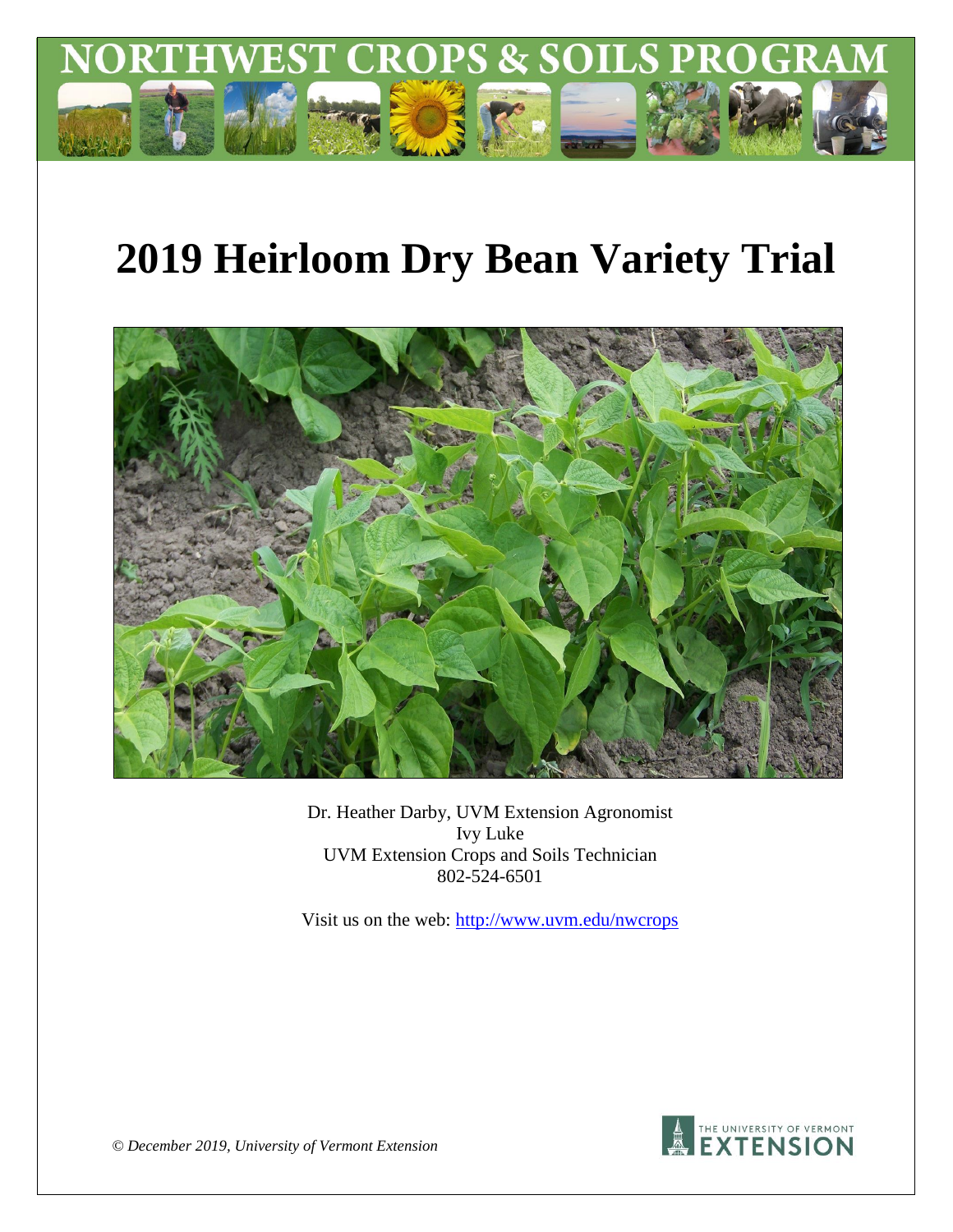#### **2019 HEIRLOOM DRY BEAN VARIETY TRIAL**

Dr. Heather Darby, University of Vermont Extension heather.darby[at]uvm.edu

Dry beans (*Phaseolus vulgaris*), a high-protein pulse crop, have been grown in the Northeast since the 1800's. As the local food movement continues to diversify and expand, consumers are asking stores to carry more locally-produced foods, and dry beans are no exception. Currently, the demand for heirloom dry beans has far exceeded the supply. In an effort to support and expend the local bean market throughout the northeast, the University of Vermont Extension Northwest Crops and Soils Program established a fifth year of trials in 2019 to evaluate heirloom dry bean varieties to see which ones thrive in our northern climate.

## **MATERIALS AND METHODS**

The trial was established at Borderview Research Farm in Alburgh, VT. The experimental design was a randomized complete block with four replications. The treatments were heirloom dry bean varieties. The heirloom dry bean varieties, seed source, relative maturity, and vining tendencies are listed in Table 1.

| <b>Variety</b>       | <b>Seed Source</b>                       | <b>Relative</b><br>maturity | <b>Vining</b>  |
|----------------------|------------------------------------------|-----------------------------|----------------|
|                      |                                          |                             |                |
| <b>Black Calypso</b> | Saved seed, Borderview Research Farm, VT | Early                       | N <sub>0</sub> |
| Jacob's Cattle       | Saved seed, Borderview Research Farm, VT | Early                       | N <sub>0</sub> |
| Jacob's Cattle Gold  | Saved seed, Borderview Research Farm, VT | Medium                      | N <sub>0</sub> |
| Kenearly Yellow Eye  | Saved seed, Borderview Research Farm, VT | Early                       | N <sub>0</sub> |
| King of the Early    | Saved seed, Borderview Research Farm, VT | Medium                      | N <sub>0</sub> |
| Light Red Kidney     | Saved seed, Borderview Research Farm, VT | Medium                      | N <sub>0</sub> |
| Lina Sisco           | Saved seed, Borderview Research Farm, VT | Early                       | N <sub>0</sub> |
| Marifax              | Saved seed, Borderview Research Farm, VT | Medium                      | N <sub>0</sub> |
| Peregion             | Saved seed, Borderview Research Farm, VT | Medium                      | Yes            |
| Tiger's Eye          | Saved seed, Borderview Research Farm, VT | Early                       | Yes            |

**Table 1. Varietal information for the 10 heirloom dry bean varieties planted in Alburgh, VT, 2019.**

The seedbeds at the Alburgh location were prepared by conventional tillage methods. All plots were managed with practices similar to those used by producers in the surrounding areas (Table 2). The previous crop planted was winter wheat. The plot area was spring plowed, disked and spike tooth harrowed to prepare for planting. The plots were planted on 28-Jun with a 4-row cone planter with John Deere row units fitted with Almaco seed distribution units (Nevada, IA), at a rate of seven seeds per foot. Prior to planting, the seed was treated with dry bean inoculant (*Rhizobium leguminosarum biovar phaseoli*). The plot size was 5'x 20', with 30-inch row spacing.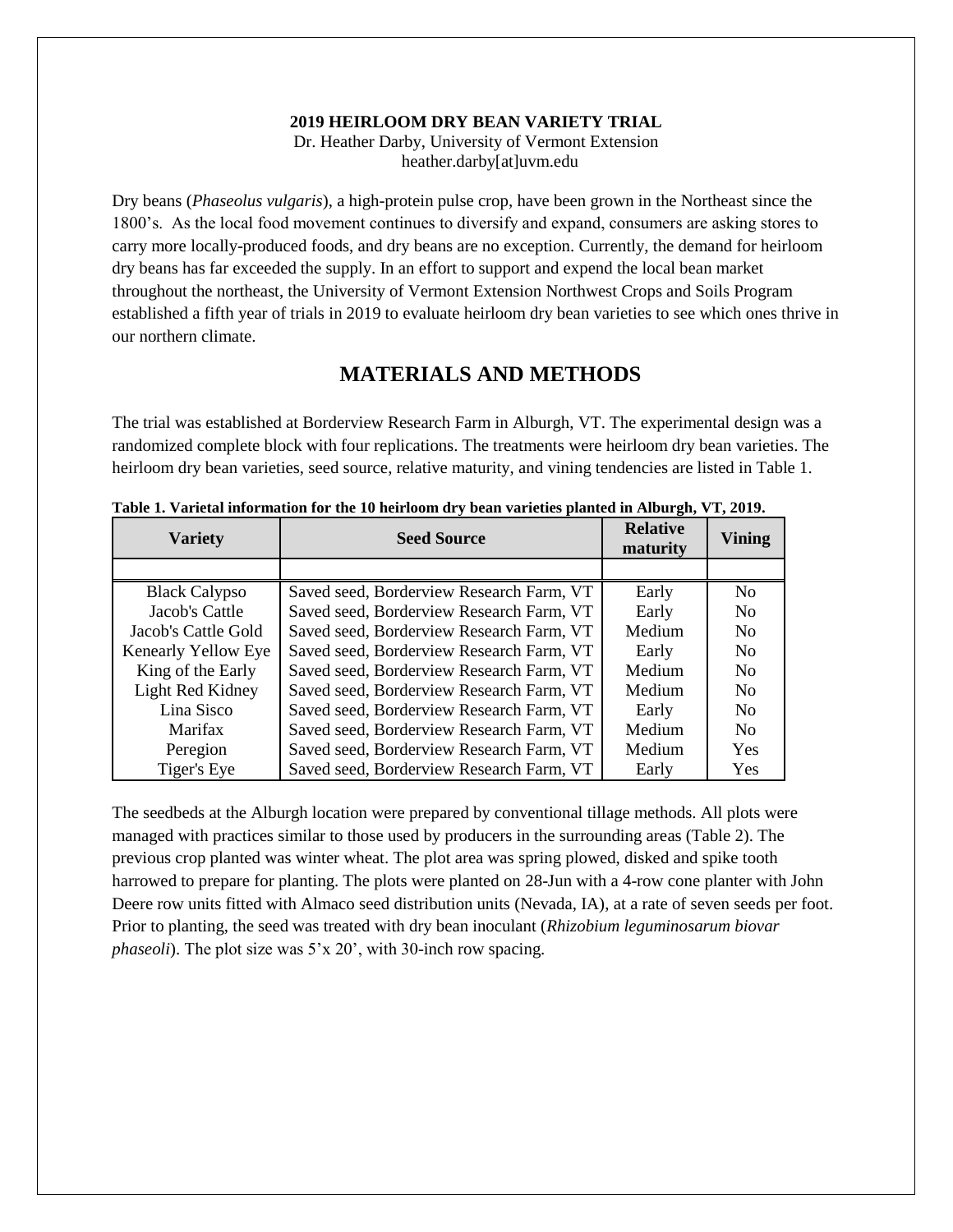| Location             | Borderview Research Farm, Alburgh, VT                     |
|----------------------|-----------------------------------------------------------|
| Soil type            | Covington silty clay loam, 0-3% slope                     |
| Previous crop        | Winter wheat                                              |
| Tillage operations   | Spring plow, disk, & spike tooth harrow                   |
| Plot size (ft)       | 5 x 20                                                    |
| Row spacing (inches) | 30                                                        |
| Replicates           | 4                                                         |
| Planting date        | $28 - \text{Jun}$                                         |
| Seeding rate         | 7 seed ft <sup>2</sup> (~122,000 seeds ac <sup>-1</sup> ) |
| Harvest date         | $25$ -Oct                                                 |

**Table 2. General trial management information for the 2019 heirloom dry bean variety trials in Alburgh, VT.**

In Alburgh, the plots were hand weeded on 11-Jul and 18-Jul. The total number of plants per plot was recorded on 11-Jul. Plots were scouted on 10-Sep for overall pest damage and disease severity. Each plot was given a score from 0-4, with 0 indicating no leaf damage and 4 indicating that >75% of leaves had been damaged.

All plots were hand harvested on 25-Oct and then hung to dry in a well-ventilated space. Once dry the beans were threshed using a portable thresher with a rasp bar rotor. Beans were then weighed to calculate yields and a DICKEY-John MINI GAC Plus meter or an OHAUS MB23 moisture balance was used to determine bean moisture content and test weight. Data was analyzed using mixed model analysis using the mixed procedure of SAS (SAS Institute, 1999). Replications were treated as random effects and treatments were treated as fixed. Mean comparisons were made using the Least Significant Difference (LSD) procedure when the F-test was considered significant  $(p<0.10)$ .

Variations in yield and quality can occur because of variations in genetics, soil, weather, and other growing conditions. Statistical analysis makes it possible to determine whether a difference among varieties is real or whether it might have occurred due to other variations in the field. At the bottom of each table a LSD value is presented for each variable (e.g. yield). Least Significant Differences at the 10% level of probability are shown. Where the difference between two varieties within a column is equal to or greater than the LSD value at the bottom of the column, you can be sure in 9 out of 10 chances that there is a real difference between the two varieties. Bean varieties that were not significantly lower in performance than the highest variety in a particular column are indicated with an asterisk. In this example, variety A is significantly different from variety C but not from variety B. The difference between A and B

is equal to 725 which is less than the LSD value of 889. This means that these varieties did not differ in yield. The difference between A and C is equal to 1454 that is greater than the LSD value of 889. This means that the yields of these varieties were significantly different from one another. The asterisk indicates that variety B was not significantly lower than the top yielding variety.

| <b>Variety</b> | Yield |
|----------------|-------|
| A              | 3161  |
| B              | 3886* |
| C              | 4615* |
| <b>LSD</b>     | 889   |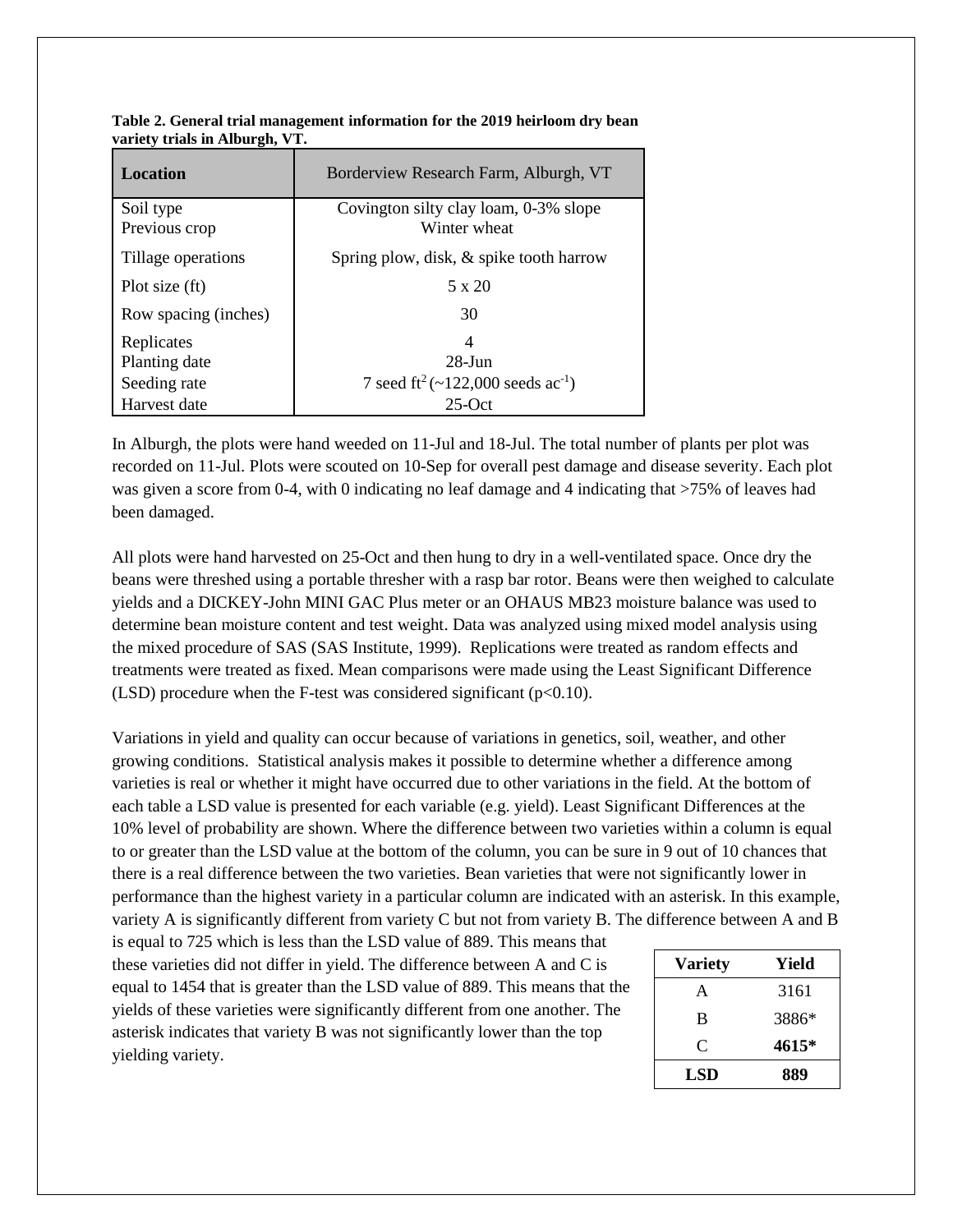## **RESULTS**

Weather data was recorded with a Davis Instrument Vantage Pro2 weather station, equipped with a WeatherLink data logger at Borderview Research Farm in Alburgh, VT (Table 3). Overall, the season began cooler and wetter than normal but became hot and dry in the middle of the summer. July brought above normal temperatures and little rainfall. The longest period without rainfall in July lasted 12 days. However, these warm conditions did provide optimal Growing Degree Days (GDDs) through the season with a total of 2211 GDDs accumulated from June to October, 197 above normal.

| Alburgh, VT                       | June    | July    | August  | September | October |
|-----------------------------------|---------|---------|---------|-----------|---------|
| Average temperature $(^{\circ}F)$ | 64.3    | 73.5    | 68.3    | 60.0      | 50.4    |
| Departure from normal             | $-1.46$ | 2.87    | $-0.51$ | $-0.62$   | 2.22    |
|                                   |         |         |         |           |         |
| Precipitation (inches)            | 3.06    | 2.34    | 3.5     | 3.87      | 6.32    |
| Departure from normal             | $-0.63$ | $-1.81$ | $-0.41$ | 0.23      | 2.72    |
|                                   |         |         |         |           |         |
| Growing Degree Days (50-86°F)     | 446     | 716     | 568     | 335       | 146     |
| Departure from normal             | $-29$   | 76      | $-13$   | 17        | 146     |

|  | Table 3. Weather data for Alburgh, VT, 2019. |  |  |  |  |  |
|--|----------------------------------------------|--|--|--|--|--|
|--|----------------------------------------------|--|--|--|--|--|

Historical averages are for 30 years of data provided by the NOAA (1981-2010) for Burlington, VT.

#### *Heirloom Dry Bean Scouting*

While all plots were impacted by disease and/or insect damage, there was a significant difference in overall severity between varieties (Table 4, Figure 1). The average rating for severity was 1.93. Black calypso and Marifax had the lowest severity with a score of 1.00. Four other varieties, Peregion, Lina Sisco, Kenearly Yellow Eye, and Jacob's Cattle Gold were statistically similar to the top performing varieties.

| Table 4. 2019 Heirloom dry bean overall disease/pest severity in Alburgh, VT. |  |  |  |  |  |  |  |  |
|-------------------------------------------------------------------------------|--|--|--|--|--|--|--|--|
|-------------------------------------------------------------------------------|--|--|--|--|--|--|--|--|

| <b>Variety</b>       | <b>Severity</b> |
|----------------------|-----------------|
|                      | $0 - 4 +$       |
| <b>Black Calypso</b> | 1.00            |
| Jacob's Cattle       | 2.25            |
| Jacob's Cattle Gold  | $1.75*$         |
| Kenearly Yellow Eye  | $1.75*$         |
| King of the Early    | 3.25            |
| Light Red Kidney     | 2.50            |
| Lina Sisco           | $1.75*$         |
| Marifax              | 1.00            |
| Peregion             | $1.50*$         |
| <b>Tigers Eye</b>    | 2.50            |
| $LSD(p=0.10)$        | 0.96            |
| <b>Trial Mean</b>    | 1.93            |

 $\uparrow$ 0 to 4 rating; where a rating of 0 = no damage and a rating of 4 means >75% of leaves damaged Values shown with an asterisk \* are statistically similar to the top performer in **bold.**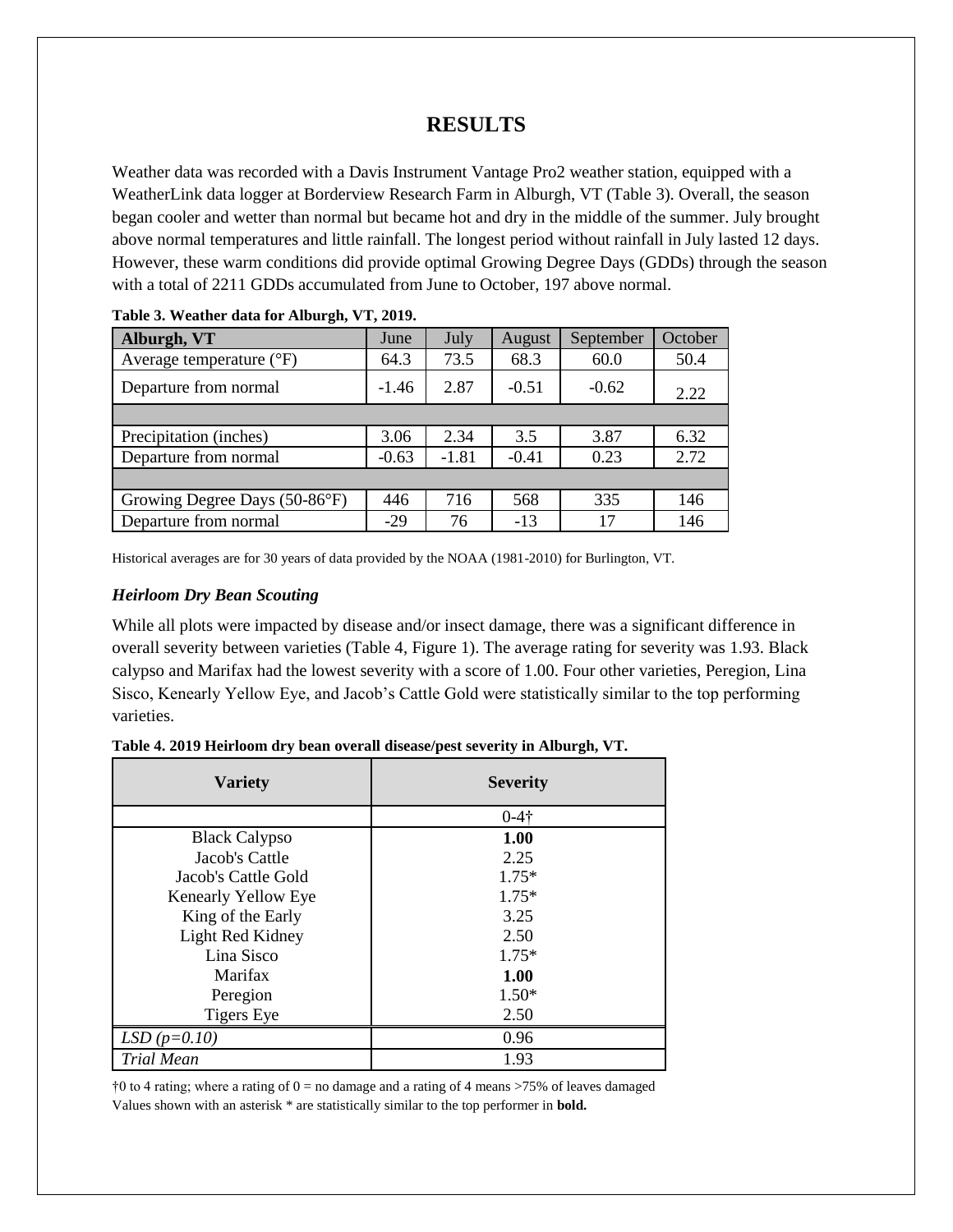

**Figure 1. Overall severity of insect damage and disease by variety, Alburgh, VT, 2019.** Varieties with the same letter are statistically similar ( $p=0.10$ ).  $\uparrow$  0 to 4 rating where 0=no damage and 4 means >75% of leaves damaged.

#### *Heirloom Dry Bean Harvest*

There were significant differences in the plant population, yield, and harvest moisture (Table 5). The plant population at harvest ranged from 39,313 plants  $ac^{-1}$  to 95,505 plants  $ac^{-1}$ . King of the Early had the highest population (95,505 plants ac<sup>-1</sup>) and Light Red Kidney was statistically similar with a population of 89,516 plants  $ac^{-1}$ . The highest yielding variety was Peregion (2813 lbs  $ac^{-1}$ ) and the lowest yielding was Tiger's Eye with 1136 lbs ac<sup>-1</sup>. The variety with the lowest harvest moisture was Lina Sisco (9.9%) and the highest moisture at harvest was Light Red Kidney (13.4%). All of the harvest moistures were below the recommend level of 14% for proper storage. The variety with the highest test weight was Marifax  $(59.8 \text{ lbs} \text{ bu}^{-1})$  and the lowest was Jacob's Cattle at 49.0 lbs bu<sup>-1</sup>. There was no significant difference in test weights and none of the varieties had test weights that met or exceeded the industry standard of 60 lbs  $bu^{-1}$ .

| Table 5. 2019 Heirloom dry bean harvest measurements, Alburgh, VT. |  |
|--------------------------------------------------------------------|--|
|--------------------------------------------------------------------|--|

| <b>Variety</b>       | <b>Harvest</b><br>population | Dry<br>matter<br>yield | <b>Harvest</b><br>moisture | <b>Test</b><br>weight  |
|----------------------|------------------------------|------------------------|----------------------------|------------------------|
|                      | plants $ac^{-1}$             | $lbs$ ac <sup>-1</sup> | $\frac{0}{0}$              | $lbs$ bu <sup>-1</sup> |
| <b>Black Calypso</b> | 39313                        | 1612                   | $11.0*$                    | 58.5                   |
| Jacob's Cattle       | 64904                        | 2268                   | $10.8*$                    | 49.0                   |
| Jacob's Cattle Gold  | 74597                        | 2516*                  | $10.7*$                    | 58.6                   |
| Kenearly Yellow Eye  | 84724                        | $2421*$                | $10.2*$                    | 51.2                   |